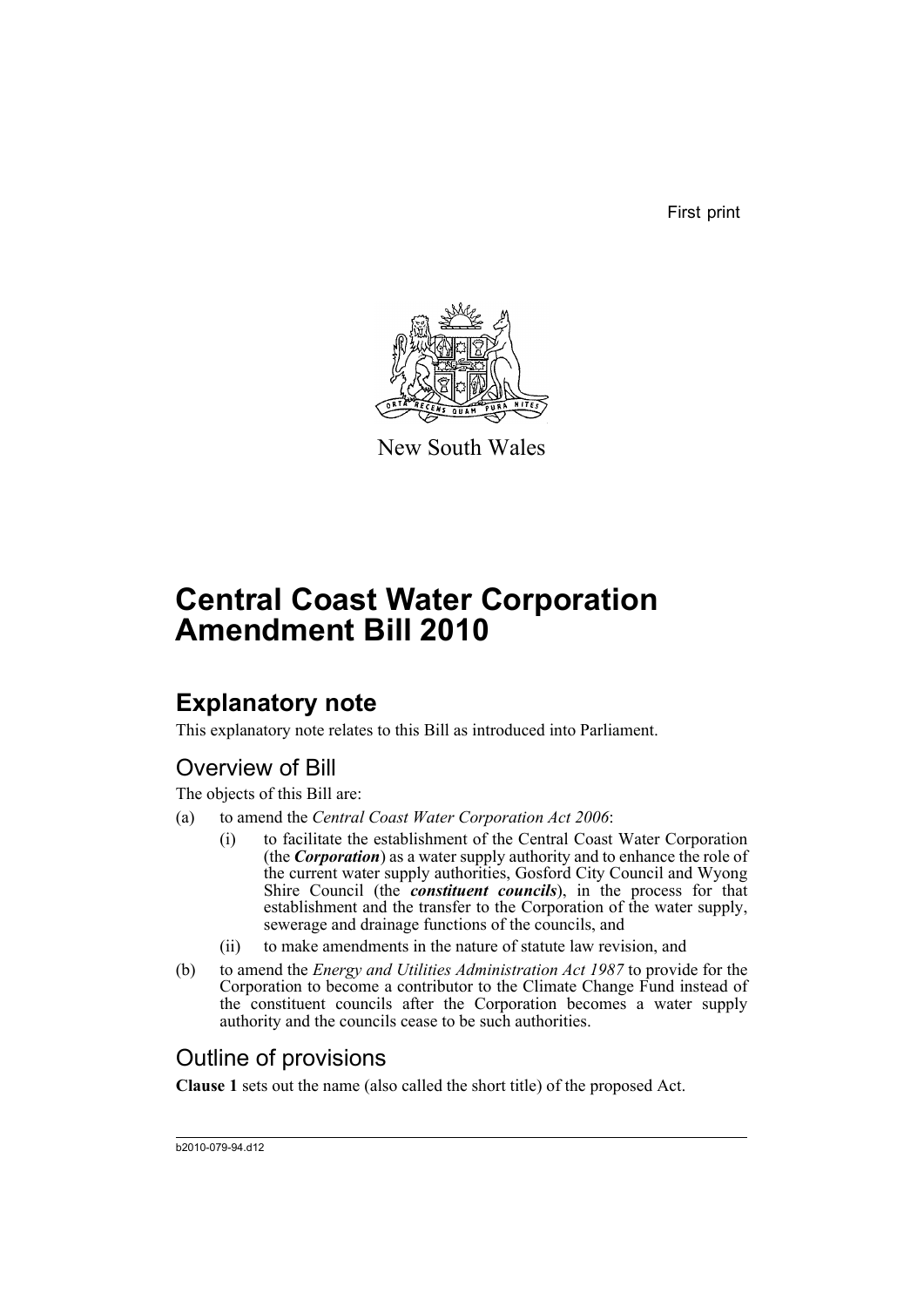Explanatory note

**Clause 2** provides for the commencement of the proposed Act on a day or days to be appointed by proclamation.

### **Schedule 1 Amendment of Central Coast Water Corporation Act 2006 No 105**

#### **Making of proclamations to establish Corporation and relating to its water supply, sewerage and drainage functions**

**Schedule 1 [1]** amends section 2 of the *Central Coast Water Corporation Act 2006* (*the Act*) to provide that the Minister may not recommend the making of the following proclamations to commence provisions of the Act unless requested to do so by the constituent councils:

- (a) a proclamation to commence section 4 of the Act so as to constitute the Corporation,
- (b) a proclamation to commence Schedule 7.2 [2] to the Act so as to remove the constituent councils as water supply authorities under the *Water Management Act 2000*,
- (c) a proclamation to commence Schedule 7.2 [4] so as to establish the Corporation as a water supply authority under the *Water Management Act 2000*.

**Schedule 1 [3]** makes a consequential amendment to section 10 of the Act.

#### **Transfer of assets, rights and liabilities of constituent councils to Corporation**

**Schedule 1 [5]** amends section 32 of the Act to provide for the constituent councils (rather than the Minister) to transfer their assets, rights and liabilities in connection with their water supply, sewerage and drainage functions to the Corporation. **Schedule 1 [7], [14] and [15]** make consequential amendments to section 32 and Schedule 5 to the Act.

**Schedule 1 [6]** amends section 32 of the Act to provide that an order making such a transfer may not be made by a constituent council without the consent of the other constituent council.

**Schedule 1 [8]** amends section 32 of the Act to provide that any consideration for a transfer of any asset, right or liability of a constituent council to the Corporation is to be determined by agreement (based on a fair value) between the Corporation and both constituent councils or, failing such agreement, by an independent arbitrator.

**Schedule 1 [13]** amends clause 9 of Schedule 5 to the Act to provide that the making or operation of a transfer order does not give rise to civil liability.

#### **Water supply, sewerage and drainage functions of Corporation**

**Schedule 1 [4]** inserts proposed section 28A in the Act to confirm that the Corporation is the owner of all water management works that it installs or that are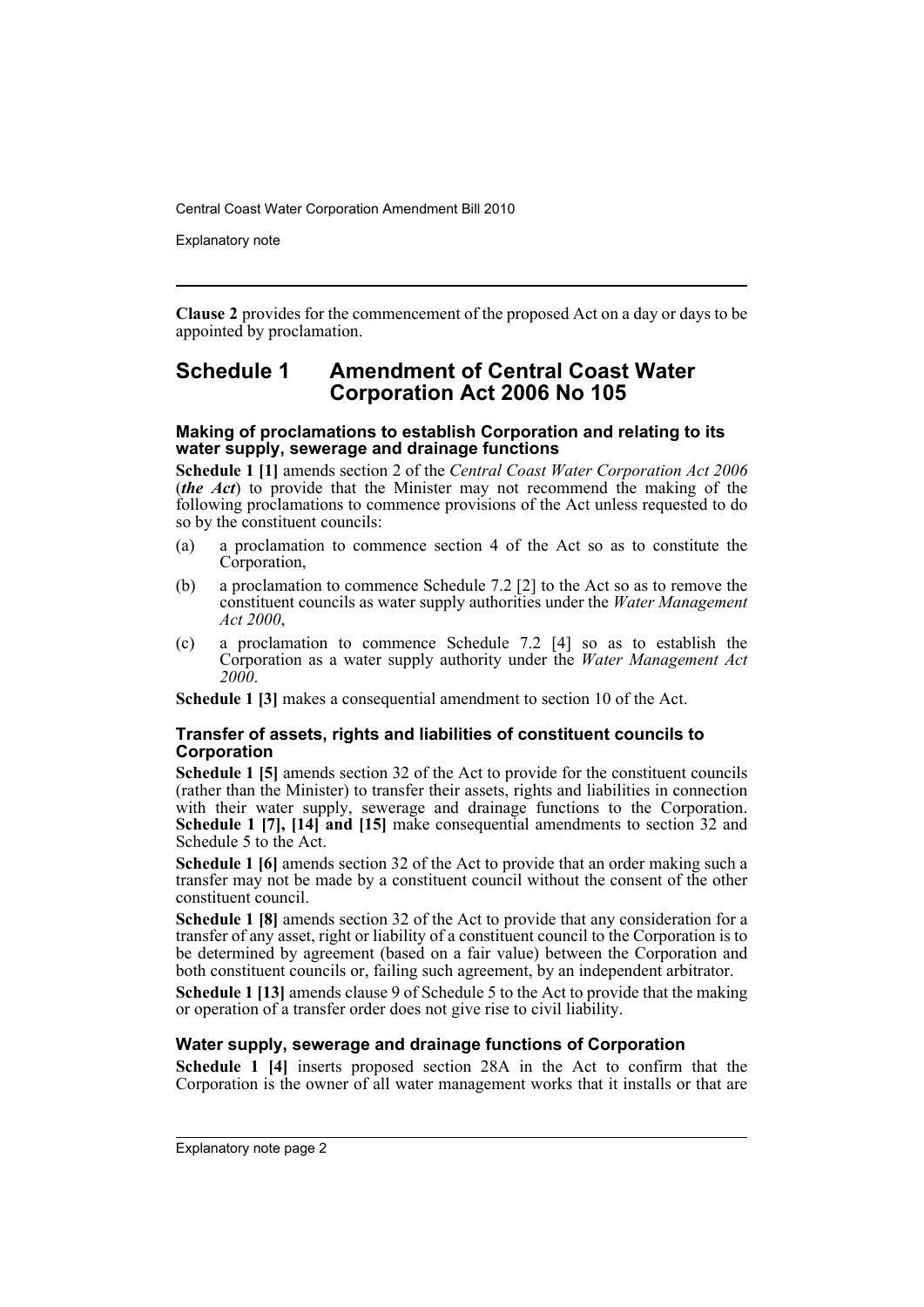Explanatory note

transferred to it under the Act from the constituent councils regardless of whether or not it owns the land on or in which the works are situated. The proposed section also confirms that the Corporation has power to replace, repair, maintain and remove those works.

**Schedule 1 [9]** amends section 33 of the Act to provide that the Corporation will not be required to have an operating licence granted under the Act to carry out its functions until it becomes a water supply authority under the *Water Management Act 2000*.

**Schedule 1 [10]** amends section 34 of the Act to enable the Governor to make regulations for or with respect to when certain mandatory conditions will, or will not, be required to be included in an operating licence granted to the Corporation.

#### **Directions of Minister to constituent councils**

Section 293 of the *Water Management Act 2000* provides that water supply authorities (such as the constituent councils) are subject to the control and direction of the Minister in the exercise of their functions, except in relation to the contents of reports or recommendations made by them.

**Schedule 1 [11]** inserts proposed section 59A in the Act to limit the Minister's powers of control and direction over the constituent councils in connection with the exercise by the councils of any of the following functions:

- (a) the making of transfer orders to transfer any of the staff, assets, rights or liabilities of a council to the Corporation,
- (b) the making of a request by a council for the Minister to recommend the making of a proclamation to commence a provision to remove the constituent councils as water supply authorities under the *Water Management Act 2000* or to establish the Corporation as a water supply authority under that Act,
- (c) the granting of consent by a council for the making of a transfer order by the other constituent council,
- (d) the determination of the consideration (if any) for any assets, rights or liabilities of a council that are, or are proposed to be, transferred to the Corporation under the Act.

However, the constituent councils will remain subject to the control and direction of the Minister in relation to the exercise of these functions so as to enable the Minister to ensure that the councils comply with their undertakings under the Memorandum of Understanding entered into by the Minister and the councils on 9 August 2010.

### **Amendments in the nature of statute law revision**

**Schedule 1 [2]** amends the definitions of *assets*, *liabilities* and *rights* in section 3 of the Act to reflect current drafting conventions concerning the defining of these terms in connection with transfers of assets, rights and liabilities. **Schedule 1 [12]** makes a related amendment to clause 9 of Schedule 5 to the Act.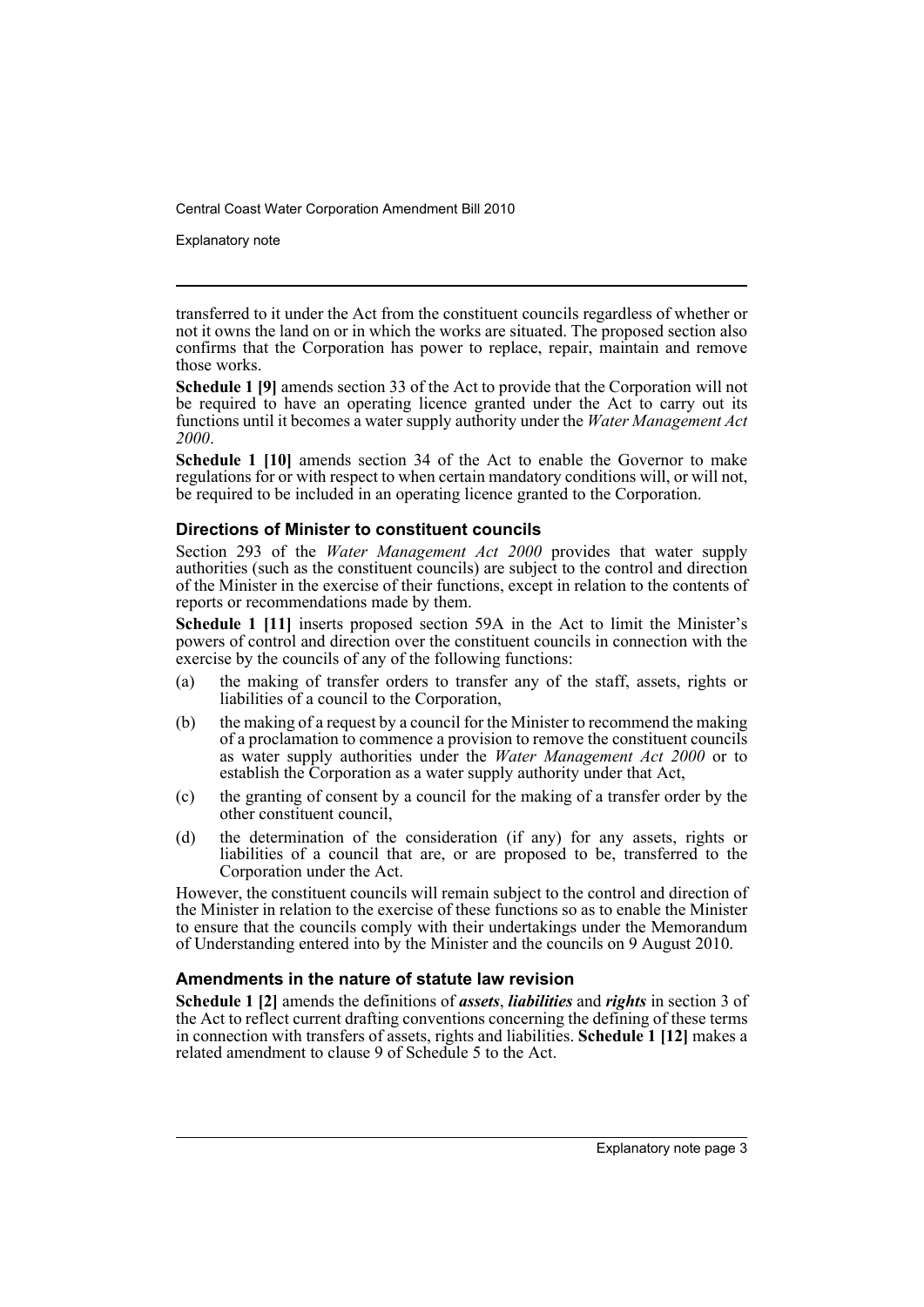Explanatory note

**Schedule 1 [17]** amends clause 1 of Schedule 8 to the Act to replace a reference to the publication of regulations in the Gazette (which was formerly the practice) with a reference to the publication of regulations on the NSW legislation website (which is the current practice).

### **Savings and transitional provisions**

**Schedule 1 [16]** amends clause 1 of Schedule 8 to the Act to enable the Governor to make regulations of a savings or transitional nature consequent on the enactment of the proposed Act.

### **Schedule 2 Amendment of Energy and Utilities Administration Act 1987 No 103**

**Schedule 2 [1]** amends the definition of *State water agency* in section 3 of the *Energy and Utilities Administration Act 1987* to enable the Corporation to be prescribed by the regulations under that Act as a State water agency for the purpose of making contributions to the Climate Change Fund once the Corporation acquires clients in its capacity as a water supply authority.

**Schedule 2 [2]** amends Schedule 2 to the *Energy and Utilities Administration Act 1987* to make it clear that:

- (a) the Corporation cannot be prescribed to be a State water agency until the Corporation becomes a water supply authority under the *Water Management Act 2000* and the constituent councils cease to be water supply authorities, and
- (b) the constituent councils cease to be liable to make future contributions to Climate Change Fund once the Corporation becomes liable to make them.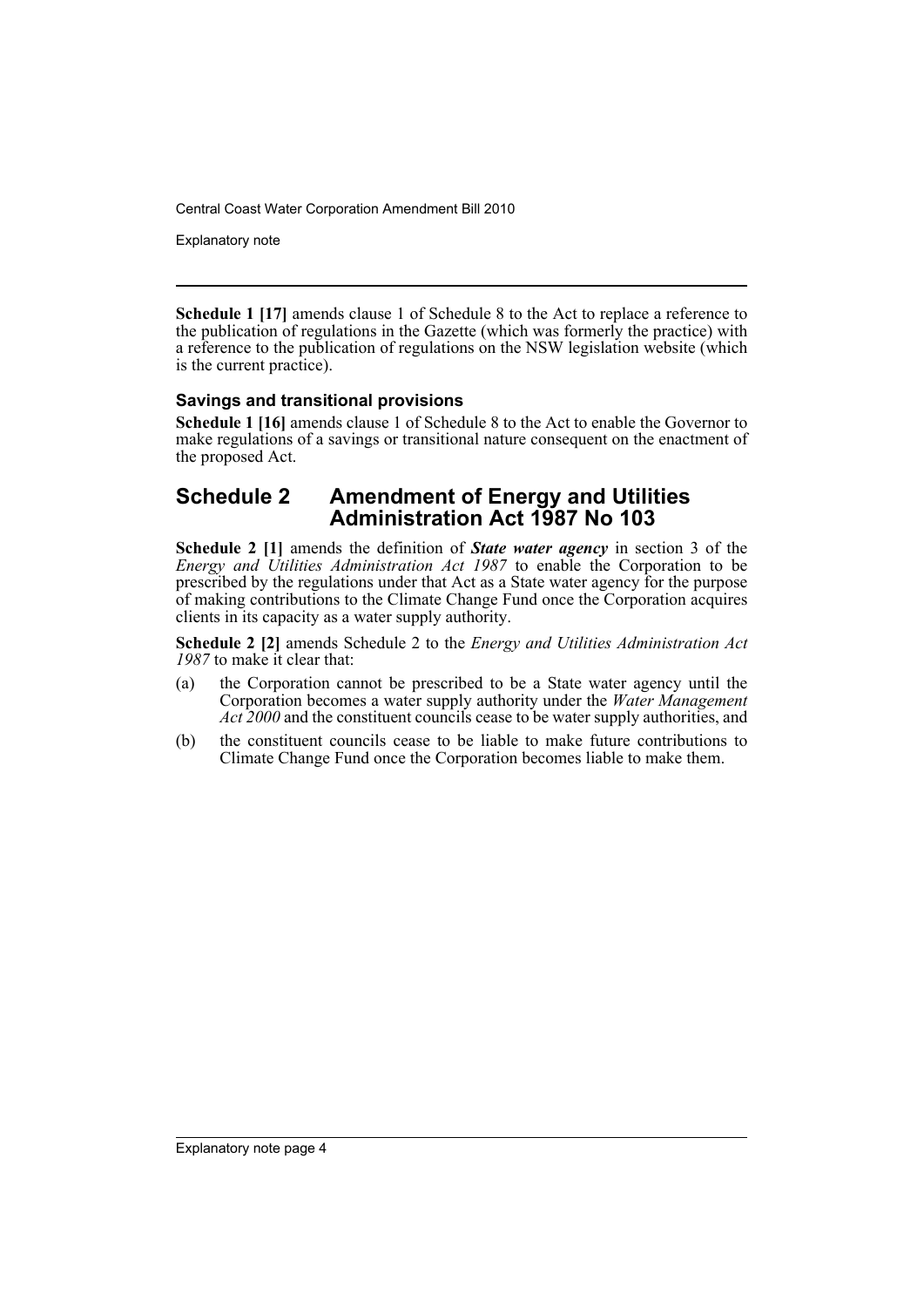First print



New South Wales

## **Central Coast Water Corporation Amendment Bill 2010**

## **Contents**

|            |                                                                     | Page |
|------------|---------------------------------------------------------------------|------|
| 1          | Name of Act                                                         |      |
|            | Commencement                                                        | 2.   |
| Schedule 1 | Amendment of Central Coast Water Corporation Act 2006<br>No 105     | 3    |
| Schedule 2 | Amendment of Energy and Utilities Administration Act 1987<br>No 103 |      |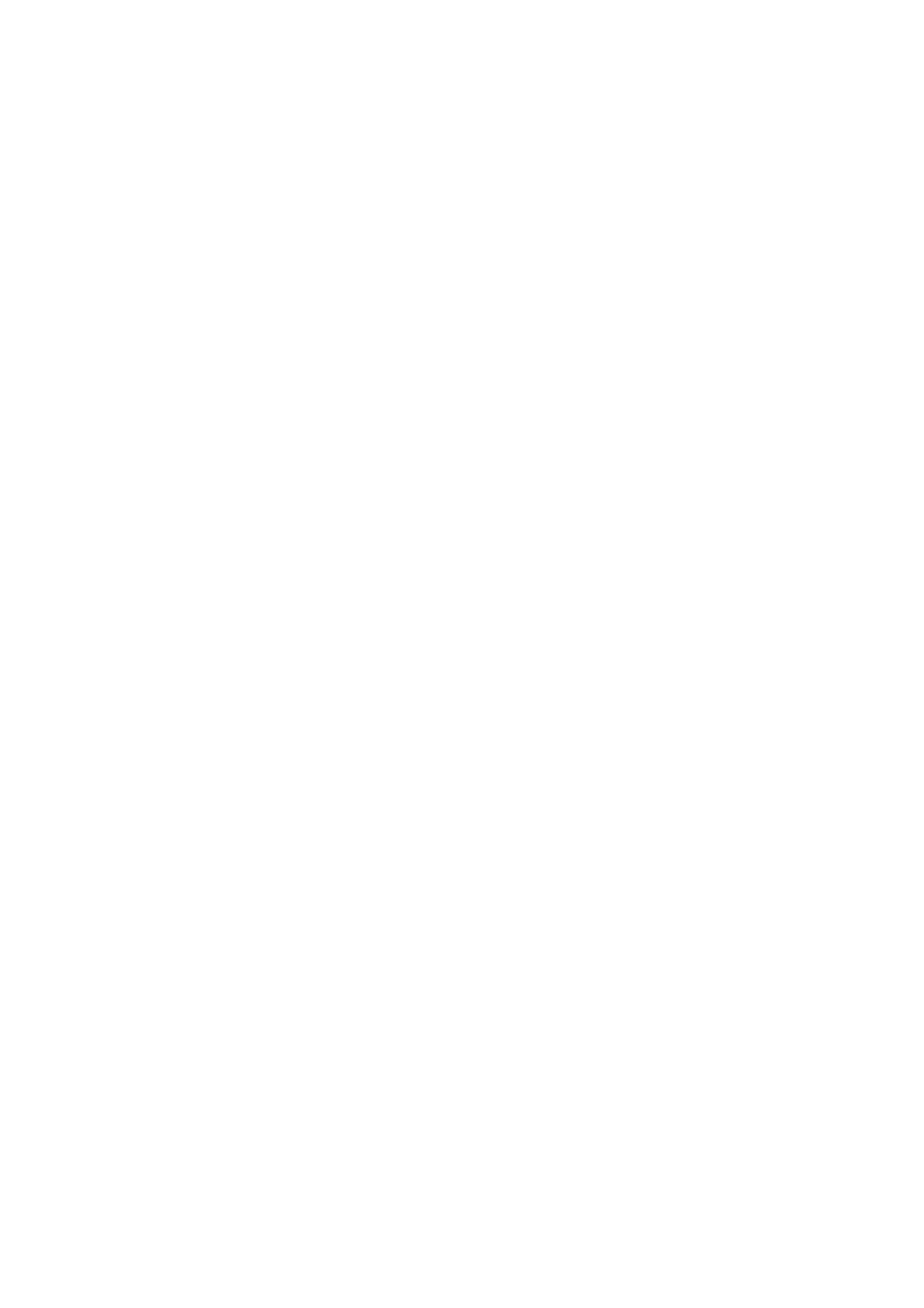

New South Wales

## **Central Coast Water Corporation Amendment Bill 2010**

No , 2010

### **A Bill for**

An Act to amend the *Central Coast Water Corporation Act 2006* to facilitate the establishment of the Central Coast Water Corporation as a water supply authority; to amend the *Energy and Utilities Administration Act 1987* to provide for the Corporation to be made a contributor to the Climate Change Fund; and for other purposes.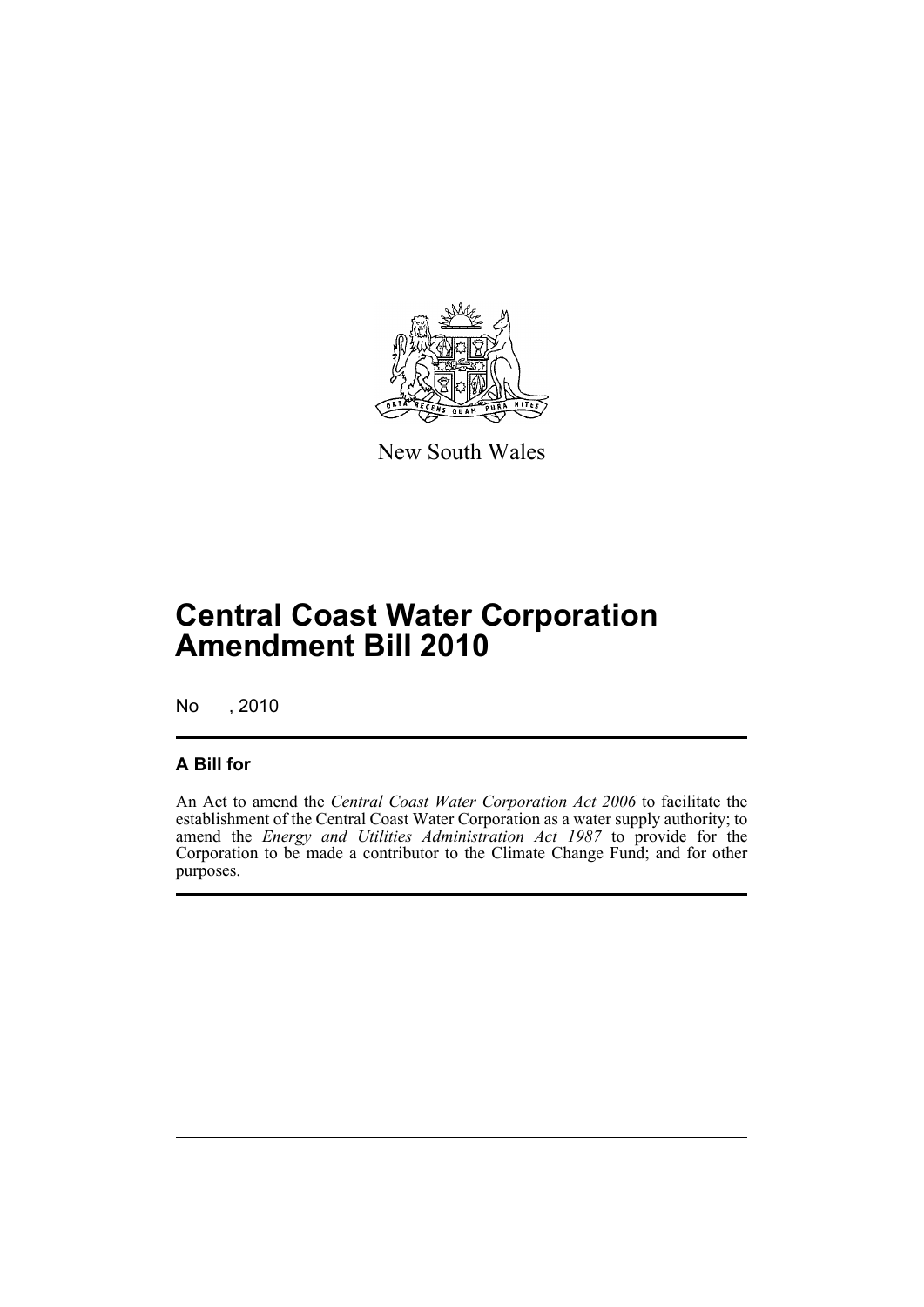<span id="page-7-1"></span><span id="page-7-0"></span>

| The Legislature of New South Wales enacts:                           | 1             |  |
|----------------------------------------------------------------------|---------------|--|
| Name of Act                                                          | $\mathcal{P}$ |  |
| This Act is the Central Coast Water Corporation Amendment Act 2010.  | 3             |  |
| <b>Commencement</b>                                                  |               |  |
| This Act commences on a day or days to be appointed by proclamation. | 5             |  |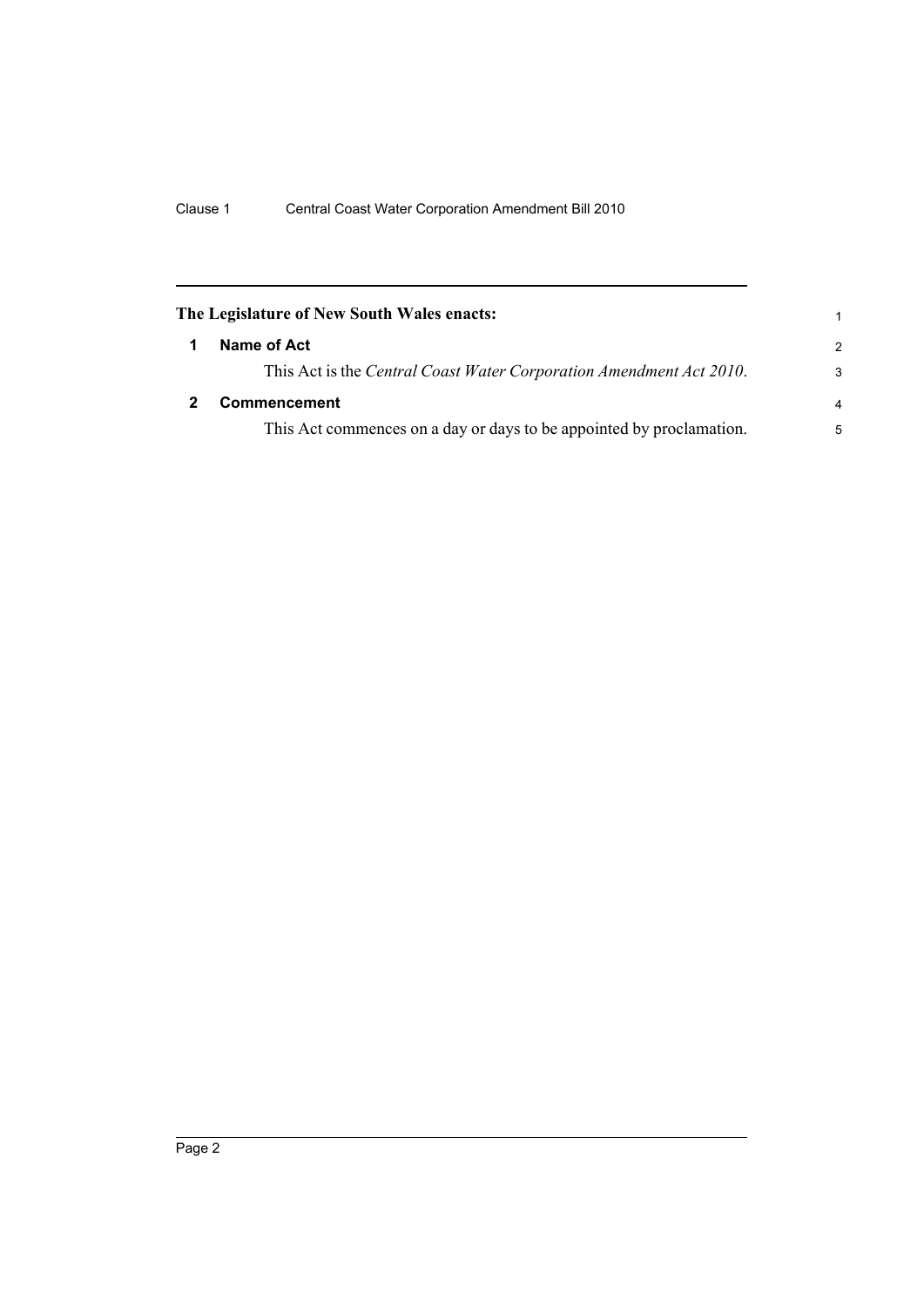Amendment of Central Coast Water Corporation Act 2006 No 105 Schedule 1

1 2

32

### <span id="page-8-0"></span>**Schedule 1 Amendment of Central Coast Water Corporation Act 2006 No 105**

## **[1] Section 2 Commencement** Omit section 2 (2)–(8). Insert instead:

|       | (2)                                                                                                                                                          |     | The following proclamations may not be made except on the<br>Minister's recommendation:                                                                                                                | 5<br>6               |
|-------|--------------------------------------------------------------------------------------------------------------------------------------------------------------|-----|--------------------------------------------------------------------------------------------------------------------------------------------------------------------------------------------------------|----------------------|
|       |                                                                                                                                                              | (a) | a proclamation to commence section 4 (the <i>proclamation</i><br><i>constituting the Corporation</i> ),                                                                                                | $\overline{7}$<br>8  |
|       |                                                                                                                                                              | (b) | a proclamation to commence Schedule 7.2 $[2]$ ,                                                                                                                                                        | 9                    |
|       |                                                                                                                                                              | (c) | a proclamation to commence Schedule 7.2 [4].                                                                                                                                                           | 10                   |
|       | (3)                                                                                                                                                          |     | The Minister may not recommend the making of a proclamation<br>referred to in subsection (2) unless:                                                                                                   | 11<br>12             |
|       |                                                                                                                                                              | (a) | in the case of the proclamation constituting the<br>Corporation—each of the constituent councils:                                                                                                      | 13<br>14             |
|       |                                                                                                                                                              |     | has, by a resolution of the council, approved the<br>(i)<br>same constitution for the Corporation (being a<br>constitution that complies with section 8), and                                          | 15<br>16<br>17       |
|       |                                                                                                                                                              |     | has, pursuant to a resolution of the council, entered<br>(i)<br>into a voting shareholders' agreement with the other<br>constituent council (being an agreement that<br>complies with section 10), and | 18<br>19<br>20<br>21 |
|       |                                                                                                                                                              | (b) | each of the constituent councils has, pursuant to a<br>resolution of the council, requested that the Minister<br>recommend the making of the proclamation.                                             | 22<br>23<br>24       |
| $[2]$ | <b>Section 3 Definitions</b>                                                                                                                                 |     |                                                                                                                                                                                                        | 25                   |
|       | Omit "and whether vested or contingent" wherever occurring from the<br>definitions of <i>assets</i> , <i>liabilities</i> and <i>rights</i> in section 3 (1). |     |                                                                                                                                                                                                        | 26<br>27             |
|       | assignable".                                                                                                                                                 |     | Insert instead ", whether vested or contingent and whether personal or                                                                                                                                 | 28<br>29             |
| [3]   | Section 10 Voting shareholders' agreement                                                                                                                    |     |                                                                                                                                                                                                        | 30                   |
|       | Omit "section 2 (3) (c) or (8)" from section 10 (2) (a) (i).                                                                                                 |     |                                                                                                                                                                                                        |                      |

Insert instead "section 2 (3) (b)".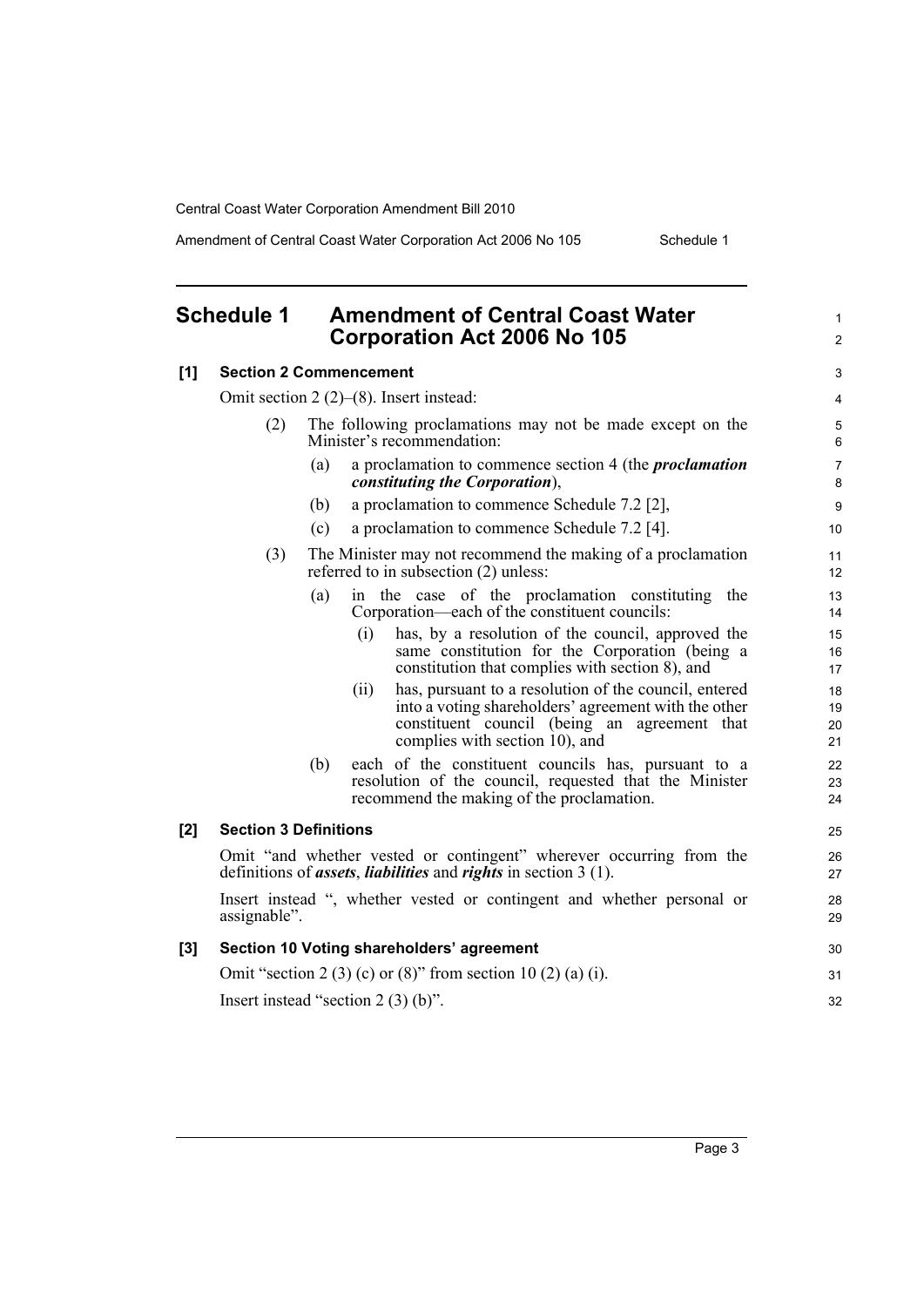Schedule 1 Amendment of Central Coast Water Corporation Act 2006 No 105

| [4] |                                                                           | <b>Section 28A</b> |                                                                                                                                                                                                                                                                                                                                                          | $\mathbf{1}$                     |  |  |
|-----|---------------------------------------------------------------------------|--------------------|----------------------------------------------------------------------------------------------------------------------------------------------------------------------------------------------------------------------------------------------------------------------------------------------------------------------------------------------------------|----------------------------------|--|--|
|     | Insert after section 28:                                                  |                    |                                                                                                                                                                                                                                                                                                                                                          | 2                                |  |  |
|     | 28A<br>Ownership of water management works                                |                    |                                                                                                                                                                                                                                                                                                                                                          |                                  |  |  |
|     |                                                                           | (1)                | The Corporation is the owner of all water management works<br>(within the meaning of Part 2 of Chapter 6 of the Water<br>Management Act 2000):                                                                                                                                                                                                           | 4<br>5<br>6                      |  |  |
|     |                                                                           |                    | that are installed in or on land by the Corporation, or<br>(a)                                                                                                                                                                                                                                                                                           | $\overline{7}$                   |  |  |
|     |                                                                           |                    | (b)<br>that were previously installed in or on land and transferred<br>to the Corporation from a constituent council under this<br>Act.                                                                                                                                                                                                                  | 8<br>9<br>10                     |  |  |
|     |                                                                           |                    | regardless of whether or not the Corporation owns the land in or<br>on which the works are situated.                                                                                                                                                                                                                                                     | 11<br>12                         |  |  |
|     |                                                                           | (2)                | The Corporation may operate, repair, replace, maintain, remove,<br>extend, expand, connect, disconnect, improve or do any other<br>things that are necessary or appropriate to any such works to<br>ensure that, in the opinion of the Corporation, the works are used<br>in an efficient manner for the purposes for which the works were<br>installed. | 13<br>14<br>15<br>16<br>17<br>18 |  |  |
|     |                                                                           | (3)                | The provisions of this section have effect despite anything<br>contained in section 42 of the <i>Real Property Act 1900</i> .                                                                                                                                                                                                                            | 19<br>20                         |  |  |
| [5] |                                                                           |                    | Section 32 Transfer of staff, assets, rights and liabilities                                                                                                                                                                                                                                                                                             | 21                               |  |  |
|     |                                                                           |                    | Omit "The Minister" and "a constituent council's" from section 32 (2).                                                                                                                                                                                                                                                                                   | 22                               |  |  |
|     | Insert instead "A constituent council" and "the council's", respectively. |                    |                                                                                                                                                                                                                                                                                                                                                          |                                  |  |  |
| [6] | <b>Section 32 (3)</b>                                                     |                    |                                                                                                                                                                                                                                                                                                                                                          | 24                               |  |  |
|     | Omit the subsection. Insert instead:                                      |                    |                                                                                                                                                                                                                                                                                                                                                          |                                  |  |  |
|     |                                                                           | (3)                | A transfer order under subsection (2) may not be made by a<br>constituent council unless the other constituent council has<br>consented to the transfer order.                                                                                                                                                                                           | 26<br>27<br>28                   |  |  |
| [7] | Section 32 (4) and (5)                                                    |                    |                                                                                                                                                                                                                                                                                                                                                          |                                  |  |  |
|     | Omit the subsections.                                                     |                    |                                                                                                                                                                                                                                                                                                                                                          |                                  |  |  |
| [8] | Section 32 (8)-(8B)                                                       |                    |                                                                                                                                                                                                                                                                                                                                                          | 31                               |  |  |
|     | Omit section 32 (8). Insert instead:                                      |                    |                                                                                                                                                                                                                                                                                                                                                          | 32                               |  |  |
|     |                                                                           | (8)                | An order under this section may be made on such terms and<br>conditions as are specified or referred to in the order (including                                                                                                                                                                                                                          | 33<br>34                         |  |  |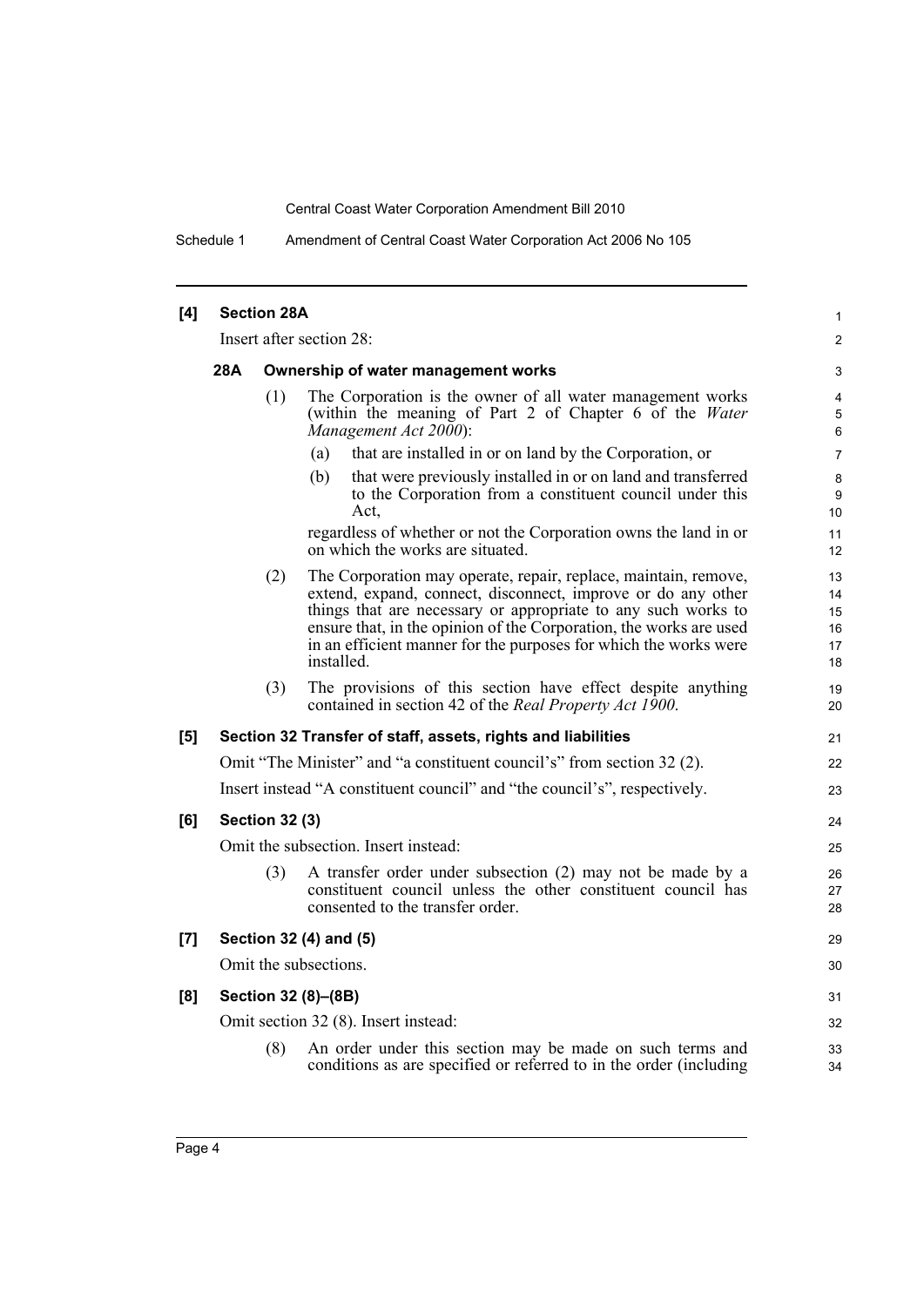terms and conditions for the payment of consideration agreed or determined in accordance with subsection (8A)). (8A) The consideration, if any, to be paid by the Corporation or a constituent council in respect of the transfer of any asset, right or liability of a constituent council to the Corporation is to be a fair value: (a) determined by agreement between the Corporation and both of the constituent councils, or (b) if such an agreement cannot be reached—determined by an independent arbitrator who is: (i) appointed by the Corporation and both of the councils, or (ii) appointed by the Minister if the Corporation and both of the councils cannot agree on an arbitrator. (8B) The determination of any such arbitrator as to an amount of consideration payable is final. **[9] Section 33 Grant of operating licence** Insert after section 33 (2): (3) The Corporation is not required to have an operating licence to carry out the functions referred to in subsection  $(1)$   $(a)$  or  $(b)$  until such time as it becomes a water supply authority for the purposes of the *Water Management Act 2000*. **Note.** On the commencement of Schedule 7.2 [4], the *Water Management Act 2000* will be amended to include the Corporation as a water supply authority under that Act. **[10] Section 34 Terms and conditions of operating licences** Omit section 34 (3). Insert instead: (3) The regulations may make provision for or with respect to: (a) the establishment and operation of the industry ombudsman scheme referred to in subsection (1) (b), and (b) when any one or more of the conditions for an operating licence referred to in subsection (1) or (2) will, or will not, be required to be included in an operating licence. 10 11 12 13 14 15 16 17 18 19 20 21 22 23 24 25 26 27 28 29 30 31 32 33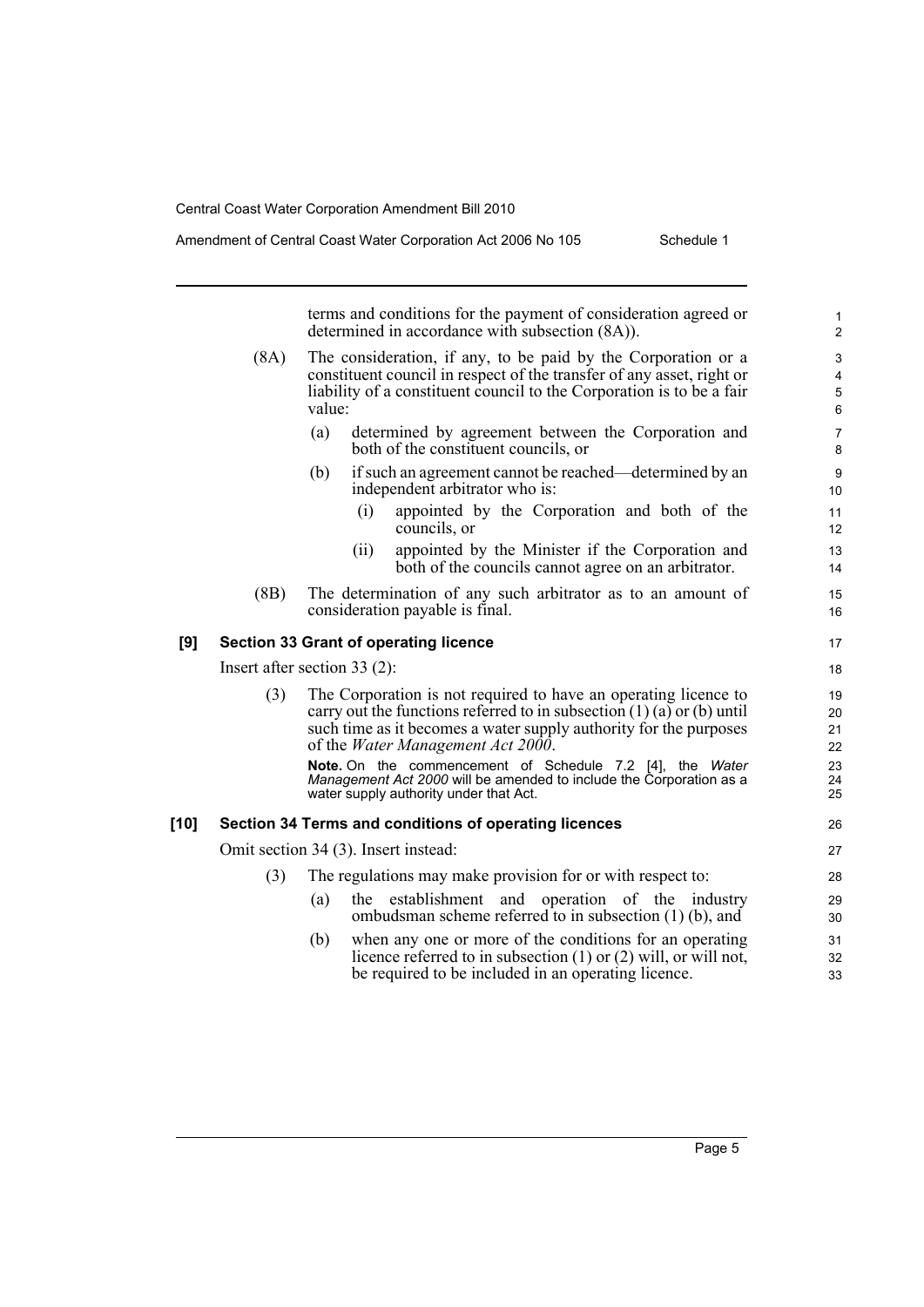Schedule 1 Amendment of Central Coast Water Corporation Act 2006 No 105

#### **[11] Section 59A** Insert after section 59: **59A Section 293 of Water Management Act 2000 does not apply to certain functions under this Act** (1) A constituent council is not subject to the control and direction of the Minister under section 293 of the *Water Management Act 2000* in its capacity as a water supply authority in connection with the exercise by the council of any of the following functions: (a) the making of transfer orders to transfer any of the staff, assets, rights or liabilities of the council to the Corporation, (b) the making of a request by the council for the Minister to recommend the making of a proclamation referred to in section 2  $(2)$  (b) or  $(c)$ , (c) the granting of consent by the council for the purposes of section 32 $(3)$ , (d) the determination of the consideration (if any) for any assets, rights or liabilities of a constituent council that are, or are proposed to be, transferred to the Corporation under this Act. (2) However, this section does not limit the Minister's powers of control and direction under section 293 of the *Water Management Act 2000* when exercised for the purpose of ensuring that a constituent council complies with its undertakings under the Memorandum of Understanding. (3) In this section: *Memorandum of Understanding* means the Memorandum of Understanding entered into by the Minister and the constituent councils on 9 August 2010 concerning the transfer under this Act of the functions of the councils as water supply authorities to the Corporation. **[12] Schedule 5 Transfer of staff, assets, rights and liabilities** Insert after clause 9 (1) (d): (d1) the transferee has all the entitlements and obligations of the transferor in relation to those assets, rights and liabilities that the transferor would have had but for the order, whether or not those entitlements and obligations were actual or potential at the time the order took effect, 10 11 12 13 14 15 16 17 18 19 20 21 22 23 24 25 26 27 28 29 30 31 32 33 34 35 36 37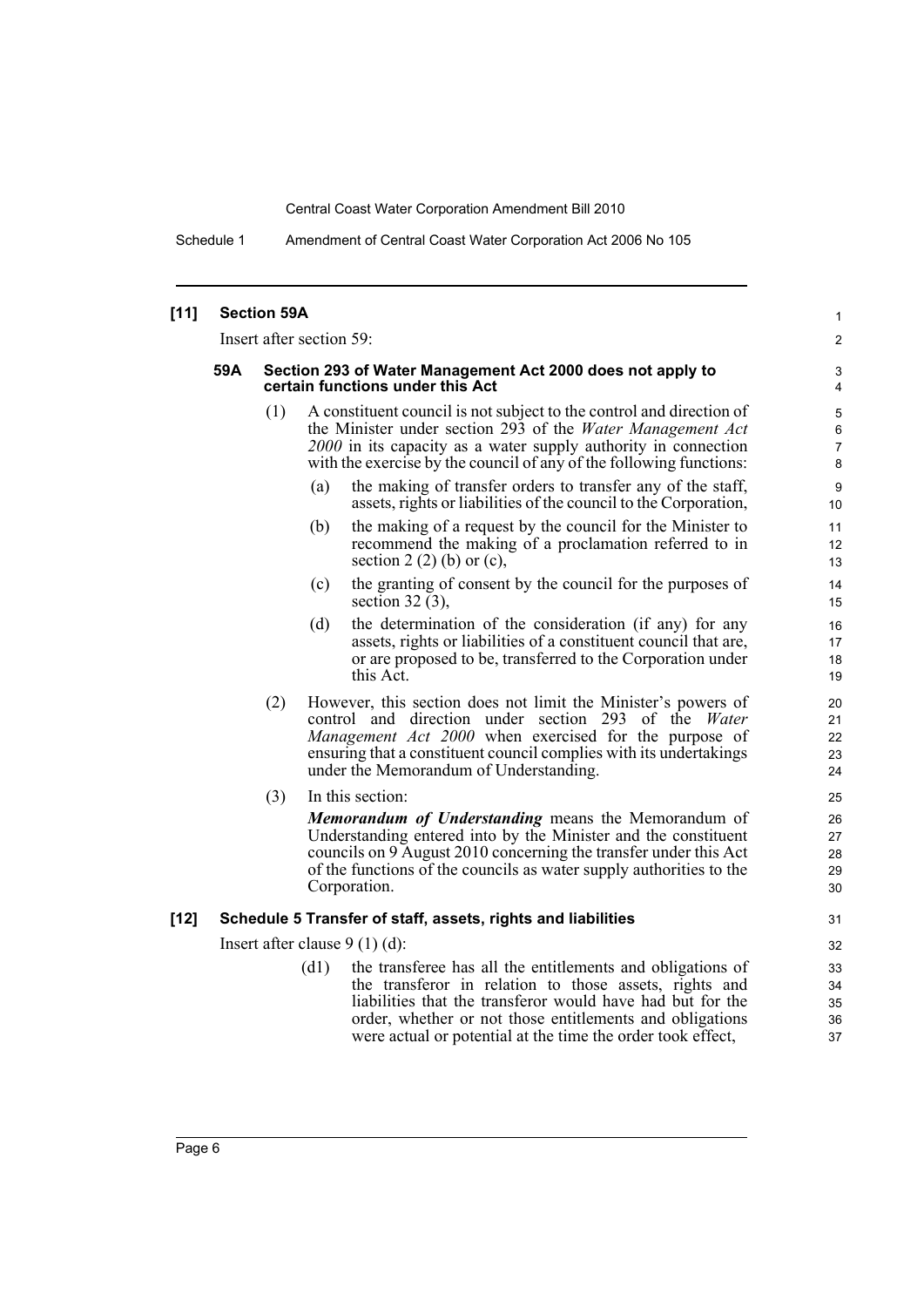| Amendment of Central Coast Water Corporation Act 2006 No 105 | Schedule 1 |
|--------------------------------------------------------------|------------|
|--------------------------------------------------------------|------------|

| $[13]$ |                                                       |     | Schedule 5, clause 9 (2)                                                                                                                                               | 1                                      |
|--------|-------------------------------------------------------|-----|------------------------------------------------------------------------------------------------------------------------------------------------------------------------|----------------------------------------|
|        |                                                       |     | Insert "(or the making or operation of a transfer order)" after "this Schedule".                                                                                       | $\overline{2}$                         |
| $[14]$ |                                                       |     | Schedule 5, clause 10                                                                                                                                                  | 3                                      |
|        | Omit the clause. Insert instead:                      |     |                                                                                                                                                                        |                                        |
|        | 10                                                    |     | No compensation payable                                                                                                                                                | 5                                      |
|        |                                                       | (1) | Subject to subclause $(2)$ and section 32 $(8)$ and $(8A)$ , no<br>compensation is payable to any person or body in connection<br>with a transfer.                     | $6\phantom{1}6$<br>$\overline{7}$<br>8 |
|        |                                                       | (2) | A transfer order under section 41 $(3)$ may provide for the extent<br>(if any) of compensation payable in connection with a transfer to<br>which the order gives rise. | 9<br>10<br>11                          |
| $[15]$ | Schedule 5, clause 12                                 |     |                                                                                                                                                                        | 12                                     |
|        |                                                       |     | Insert "resulting from a transfer order under section 41" after "a transfer".                                                                                          | 13                                     |
| $[16]$ | Schedule 8 Savings, transitional and other provisions |     |                                                                                                                                                                        |                                        |
|        |                                                       |     | Insert at the end of clause $1(1)$ :                                                                                                                                   | 15                                     |
|        |                                                       |     | Central Coast Water Corporation Amendment Act 2010                                                                                                                     | 16                                     |
| $[17]$ |                                                       |     | Schedule 8, clause 1 (3)                                                                                                                                               | 17                                     |
|        |                                                       |     | Omit "in the Gazette". Insert instead "on the NSW legislation website".                                                                                                | 18                                     |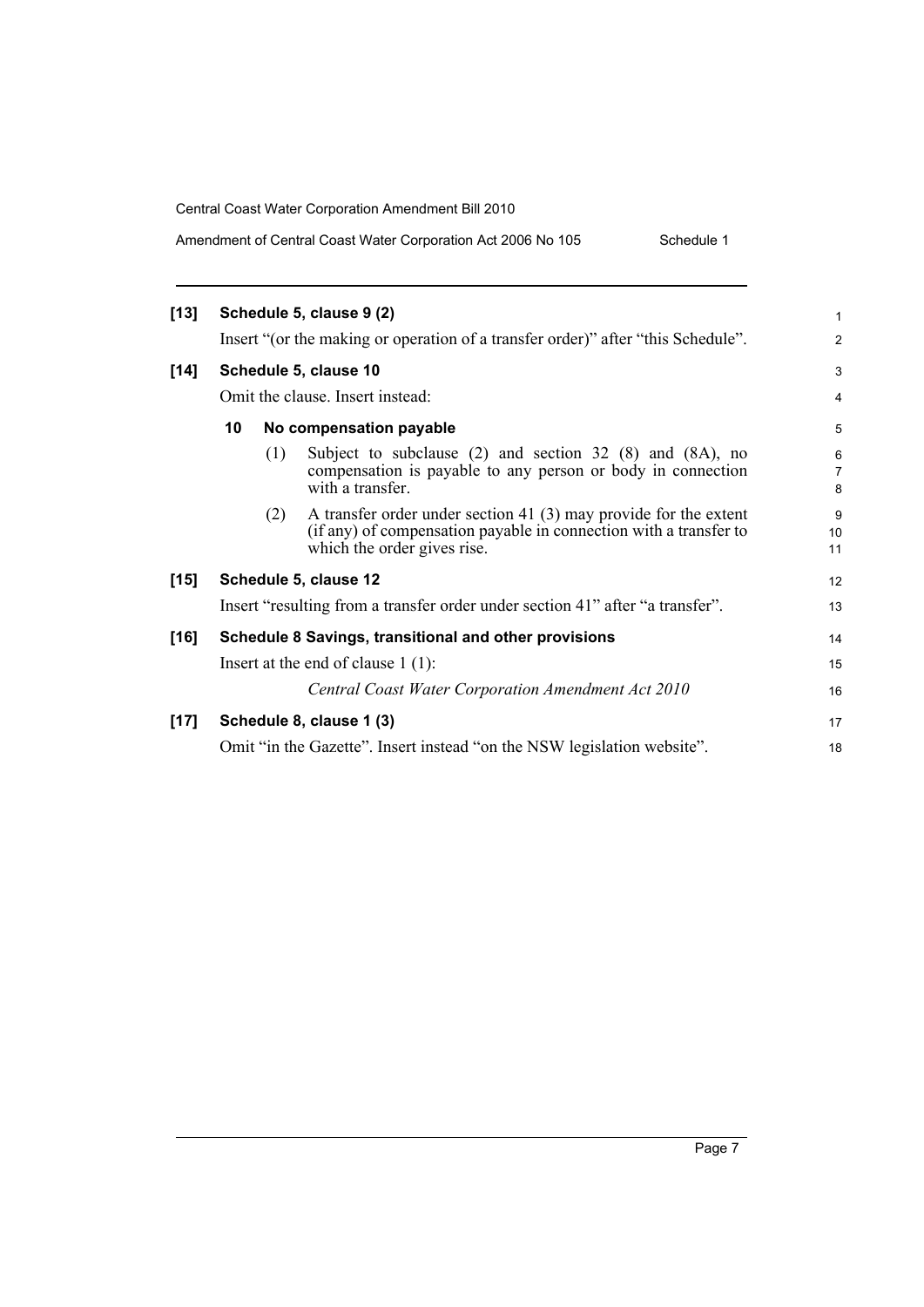Schedule 2 Amendment of Energy and Utilities Administration Act 1987 No 103

### <span id="page-13-0"></span>**Schedule 2 Amendment of Energy and Utilities Administration Act 1987 No 103**

### **[1] Section 3 Definitions**

Omit "and includes a licensed network operator or licensed retail supplier within the meaning of the *Water Industry Competition Act 2006*" from the definition of *State water agency* in section 3 (1).

Insert instead:

|     |                                                       | tiiselt ilisteau. |     |                                                                                                                                                                            | $\prime$             |
|-----|-------------------------------------------------------|-------------------|-----|----------------------------------------------------------------------------------------------------------------------------------------------------------------------------|----------------------|
|     |                                                       |                   |     | and includes:                                                                                                                                                              | 8                    |
|     |                                                       |                   | (c) | a licensed network operator or licensed retail<br>supplier within the meaning of the <i>Water Industry</i><br>Competition Act 2006, and                                    | 9<br>10<br>11        |
|     |                                                       |                   | (d) | the Central Coast Water Corporation on and from<br>the time when it is prescribed by the regulations to<br>be a State water agency for the purposes of this<br>definition. | 12<br>13<br>14<br>15 |
| [2] | Schedule 2 Savings, transitional and other provisions |                   |     |                                                                                                                                                                            | 16                   |
|     | Insert after Part 5:                                  |                   |     |                                                                                                                                                                            | 17                   |
|     |                                                       | <b>Part 6</b>     |     | Provision consequent on enactment of<br><b>Central Coast Water Corporation</b><br><b>Amendment Act 2010</b>                                                                | 18<br>19<br>20       |
|     | 14                                                    | agency            |     | Prescription of Central Coast Water Corporation as State water                                                                                                             | 21<br>22             |
|     |                                                       | (1)               |     | A regulation that prescribes the Central Coast Water Corporation<br>to be a State water agency for the purposes of the definition of                                       | 23<br>24             |

1 2

*State water agency* in section 3 (1) may not be made unless a day or days have been appointed under section 2 of the *Central Coast Water Corporation Act 2006* for the commencement of both

Schedule  $7.2$  [2] and [4] to that Act.